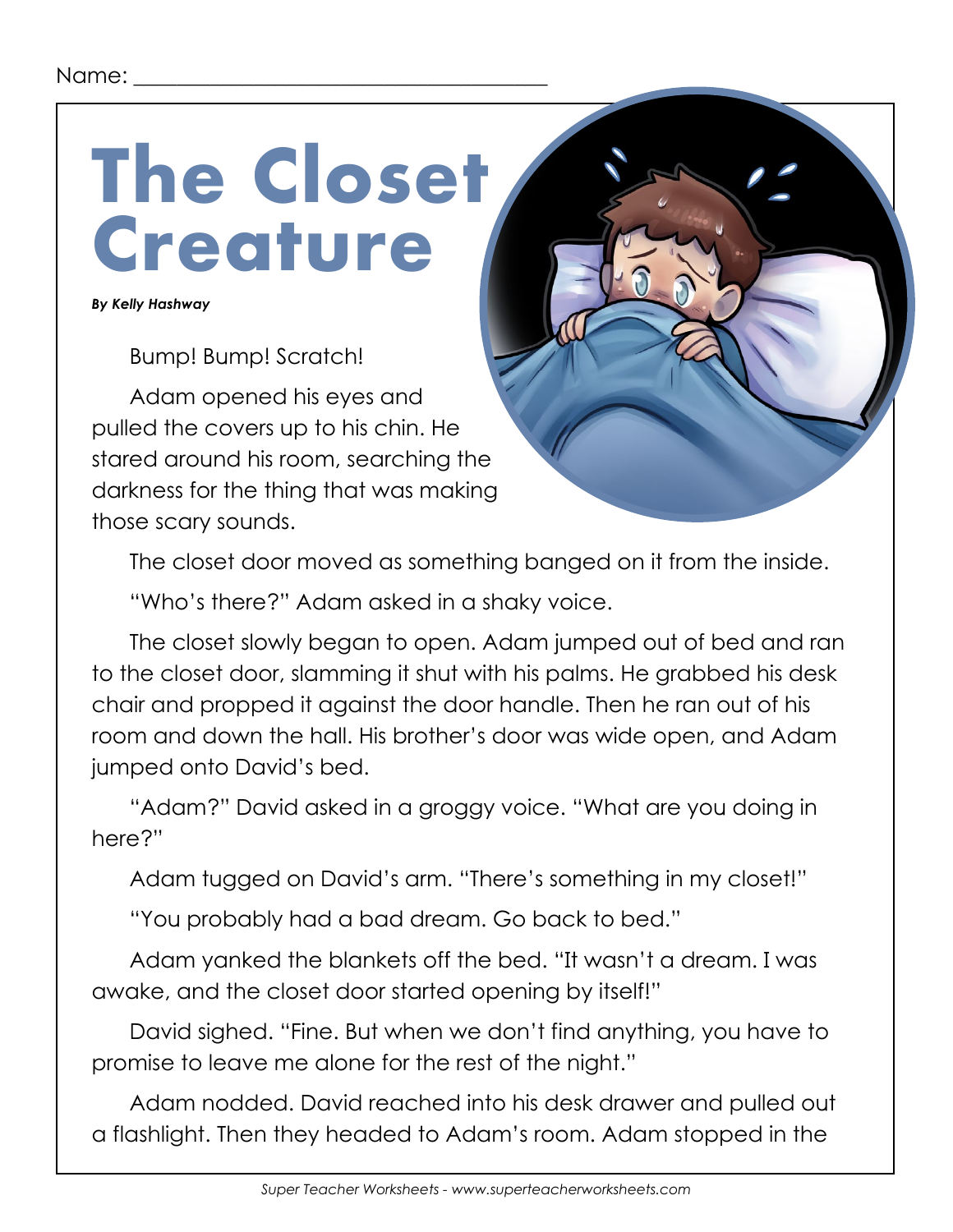doorway. He could hear something scratching his closet door.

"Do you hear that?" Adam asked.

David nodded. He walked over to Adam's bed and pulled the case off one of the pillows. He opened the pillowcase.

"You open the door very slowly, and I'll grab whatever it is."

Adam slid the chair to the side and pulled the closet door open a crack. Something banged against the door, trying to force it open. Adam took a deep breath and opened the door a few more inches. A small furry creature ran right into the pillowcase.

"I got it!" David said, closing the pillowcase and holding it in the air. "What is it?" Adam moved closer as David peeked inside.



David put the pillowcase on the bed and an orange cat climbed out.

Adam scooped the cat up. "Apricot? How did you get trapped in my closet?"

David laughed. "The poor cat. If I was locked in your closet with your stinky shoes, I'd be banging on the door to get out, too!"

"Poor, Apricot," Adam said. "You were probably more scared than I was."

*Super Teacher Worksheets - www.superteacherworksheets.com*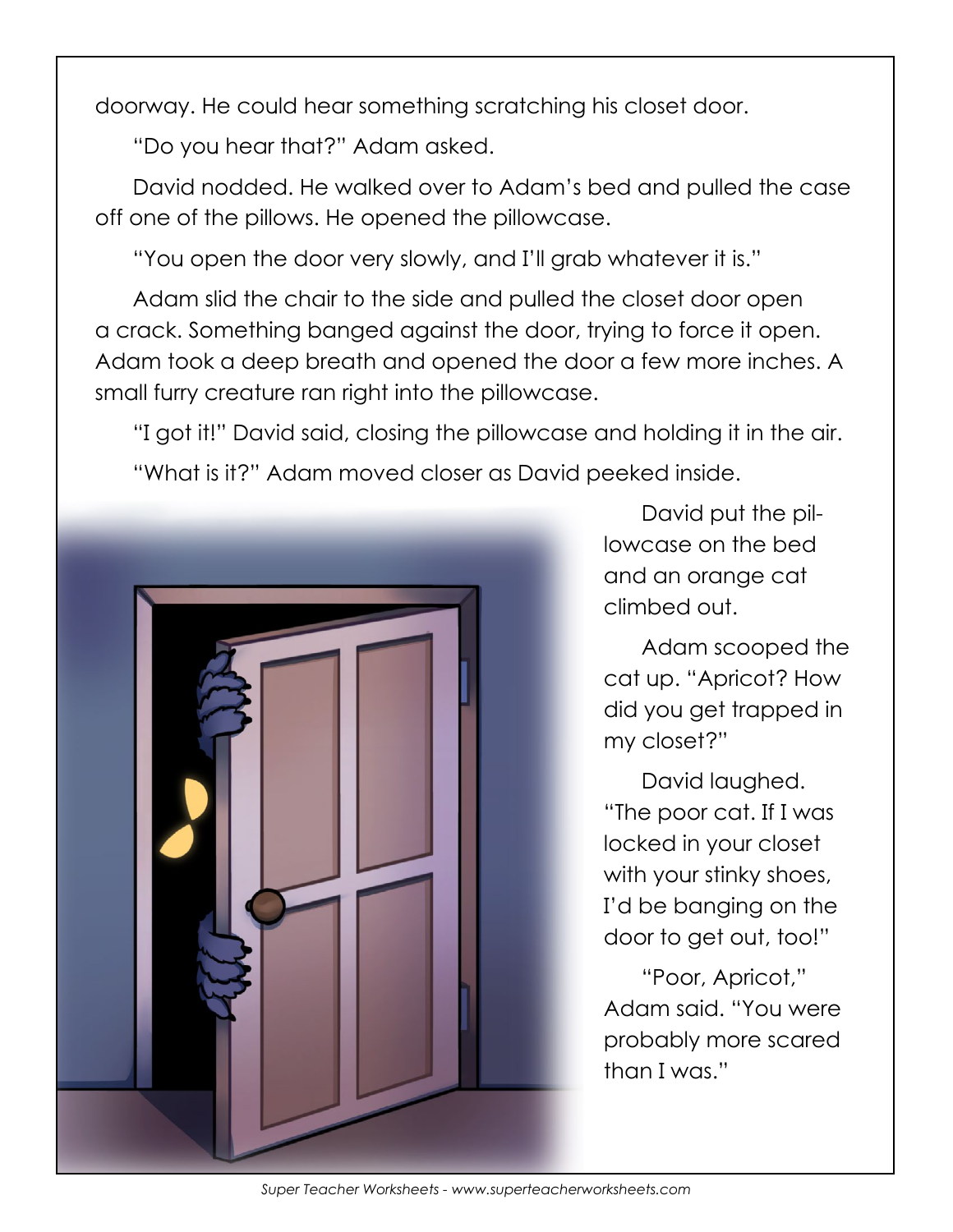#### Name:

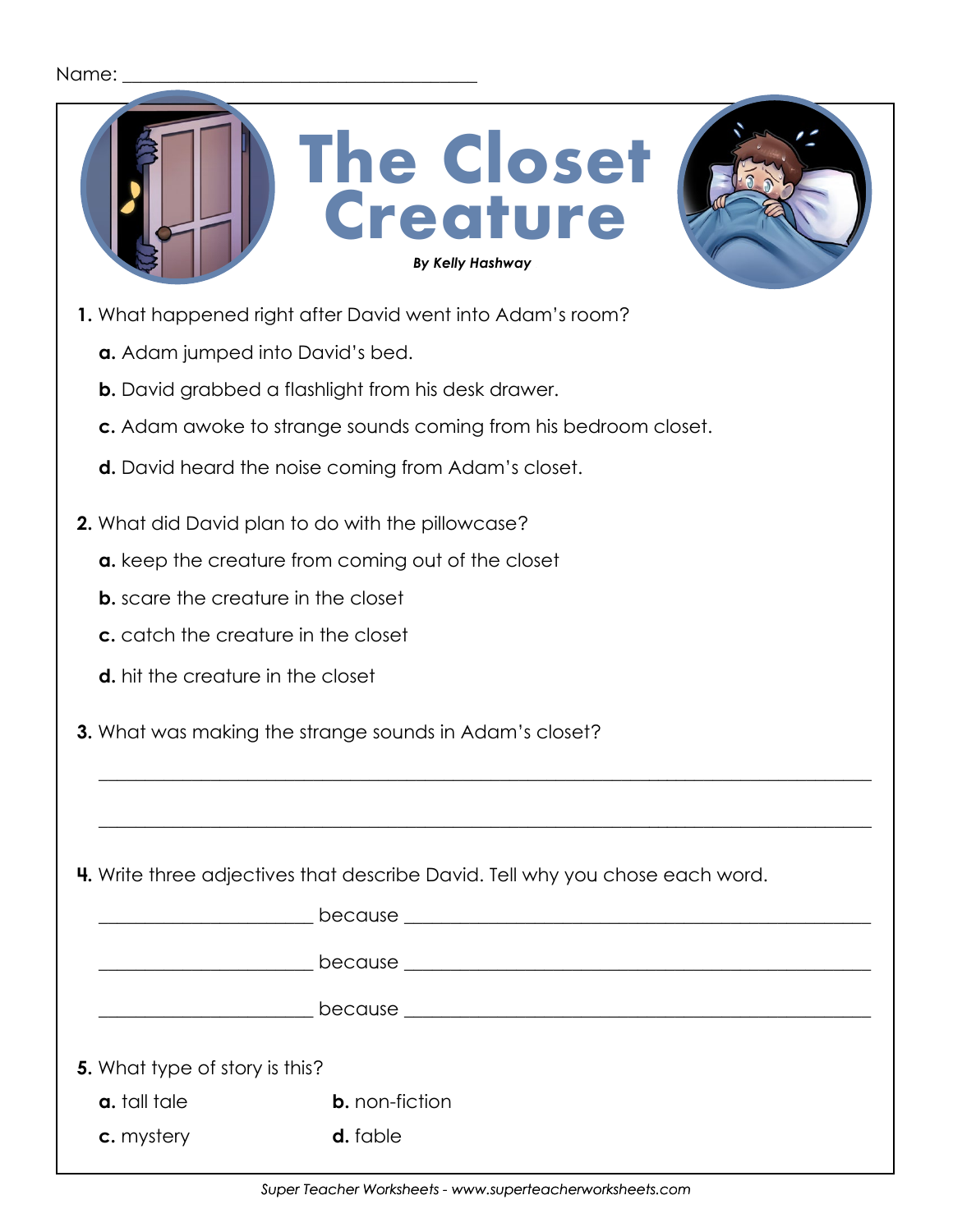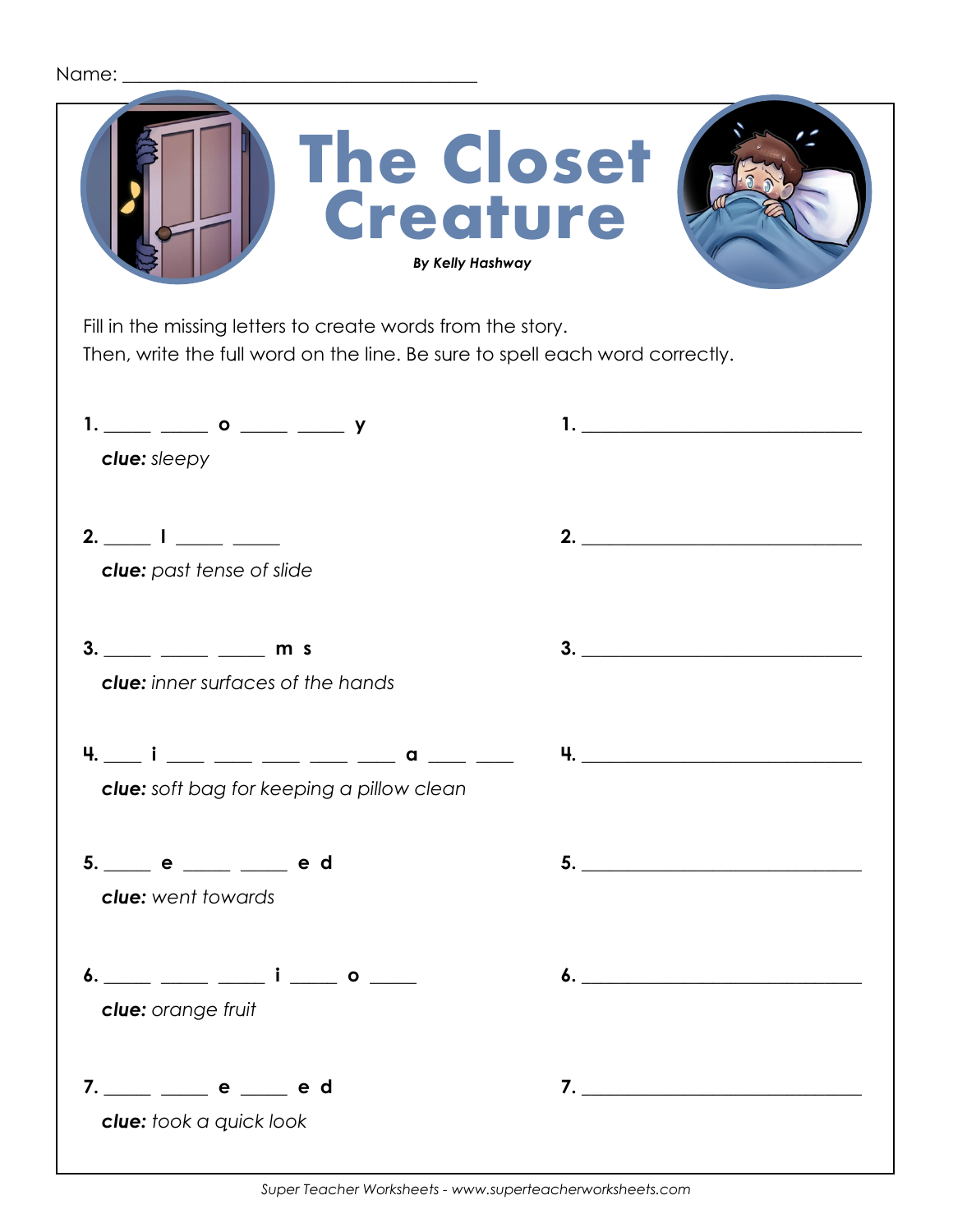| Name: |                                                                                      |
|-------|--------------------------------------------------------------------------------------|
|       | <b>The Closet</b><br>Creature<br><b>By Kelly Hashway</b>                             |
|       | <b>Characters:</b> List the main characters and briefly describe them.               |
|       |                                                                                      |
|       |                                                                                      |
|       | Setting: Tell where and when the story takes place. Be specific.                     |
|       |                                                                                      |
|       | <b>Problem:</b> Describe the main character's problem.                               |
|       |                                                                                      |
|       |                                                                                      |
|       | <b>Solution:</b> Tell how the problem was solved, and how the story ended.           |
|       |                                                                                      |
|       |                                                                                      |
|       | Personal Opinion: Tell whether or not you liked the story, and justify your opinion. |
|       |                                                                                      |
|       |                                                                                      |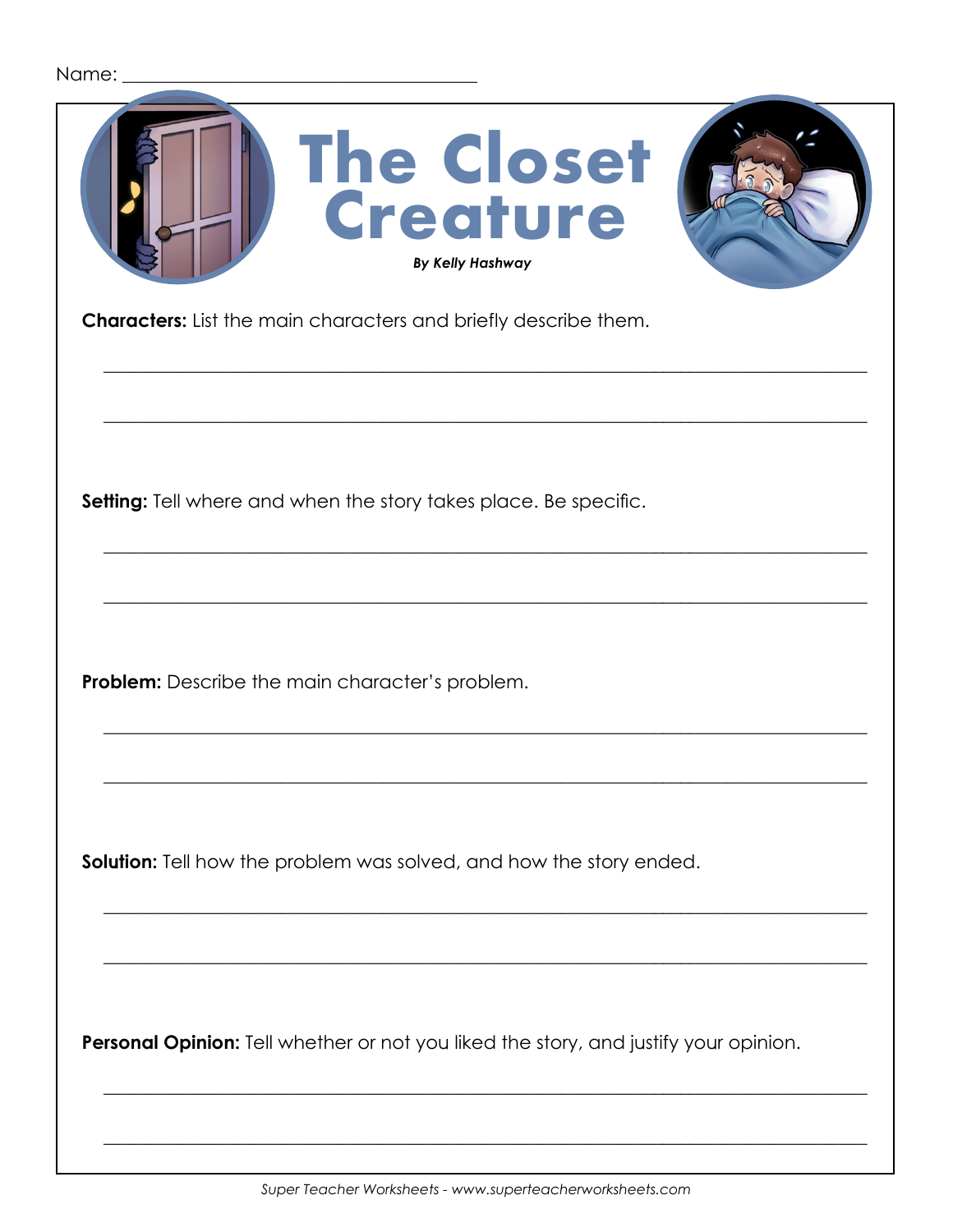|  | Name: |  |
|--|-------|--|
|  |       |  |

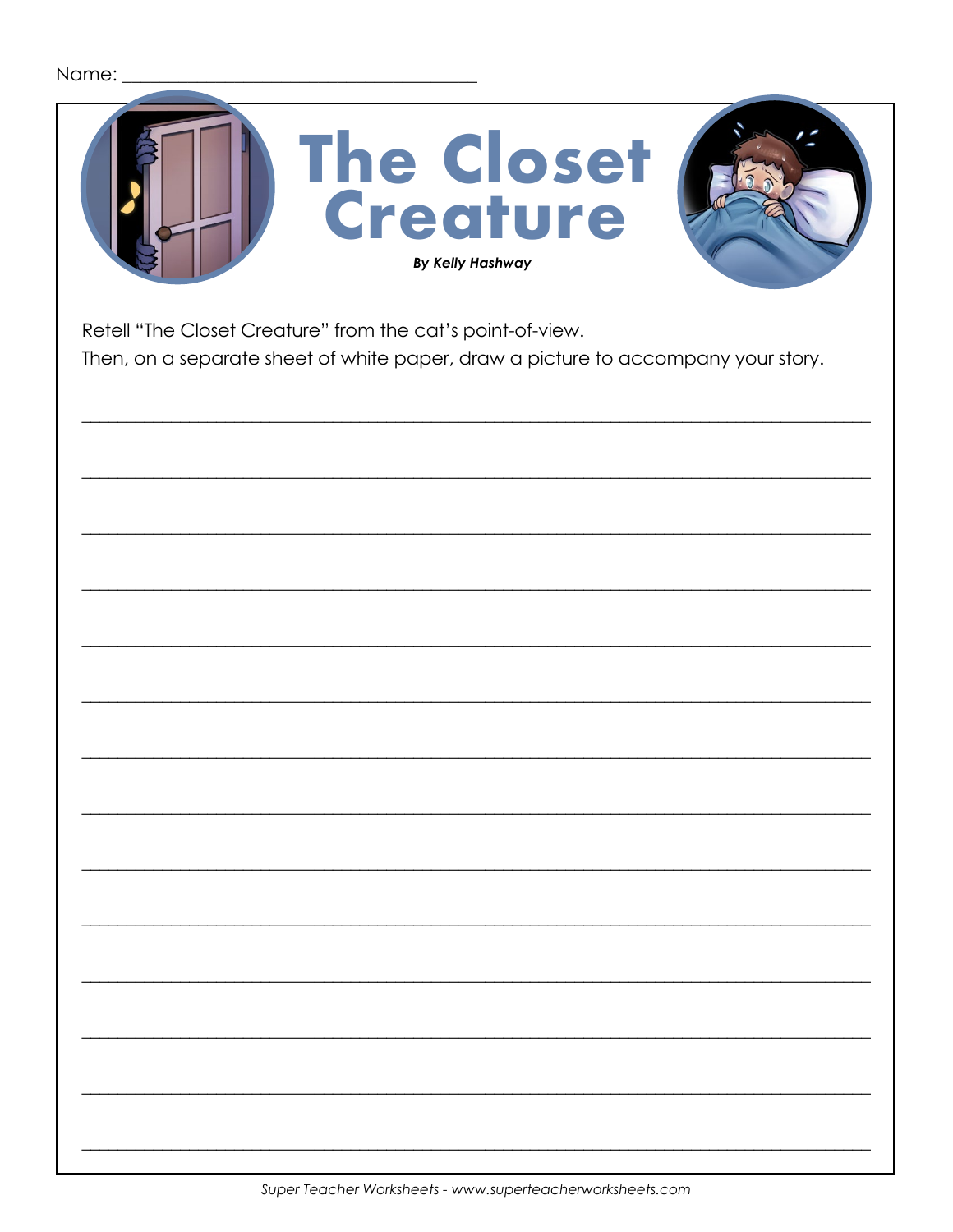# **ANSWER KEY**

**The Closet** 

**Creature**

*By Kelly Hashway By Kelly Hashway*



**1.** What happened right after David went into Adam's room?

- **a.** Adam jumped into David's bed.
- **b.** David grabbed a flashlight from his desk drawer.
- **c.** Adam awoke to strange sounds coming from his bedroom closet.

**d. David heard the noise coming from Adam's closet.**

- **2.** What did David plan to do with the pillowcase?
	- **a.** keep the creature from coming out of the closet
	- **b.** scare the creature in the closet
	- **c. catch the creature in the closet**
	- **d.** hit the creature in the closet
- **3.** What was making the strange sounds in Adam's closet?

The boys' cat, Apricot, was trapped in the closet.

**4.** Write three adjectives that describe David. Tell why you chose each word.

| <b>brave</b>                          | because               | he was willing to catch the creature in the closet |
|---------------------------------------|-----------------------|----------------------------------------------------|
| annoyed                               |                       | because he didn't like his brother waking him up   |
| tired                                 |                       | because he spoke in a groggy voice                 |
| <b>Answers will vary.</b>             |                       |                                                    |
| <b>5.</b> What type of story is this? |                       |                                                    |
| a. tall tale                          | <b>b.</b> non-fiction |                                                    |
| c. mystery                            | <b>d.</b> fable       |                                                    |

\_\_\_\_\_\_\_\_\_\_\_\_\_\_\_\_\_\_\_\_\_\_\_\_\_\_\_\_\_\_\_\_\_\_\_\_\_\_\_\_\_\_\_\_\_\_\_\_\_\_\_\_\_\_\_\_\_\_\_\_\_\_\_\_\_\_\_\_\_\_\_\_\_\_\_\_\_\_\_\_\_\_\_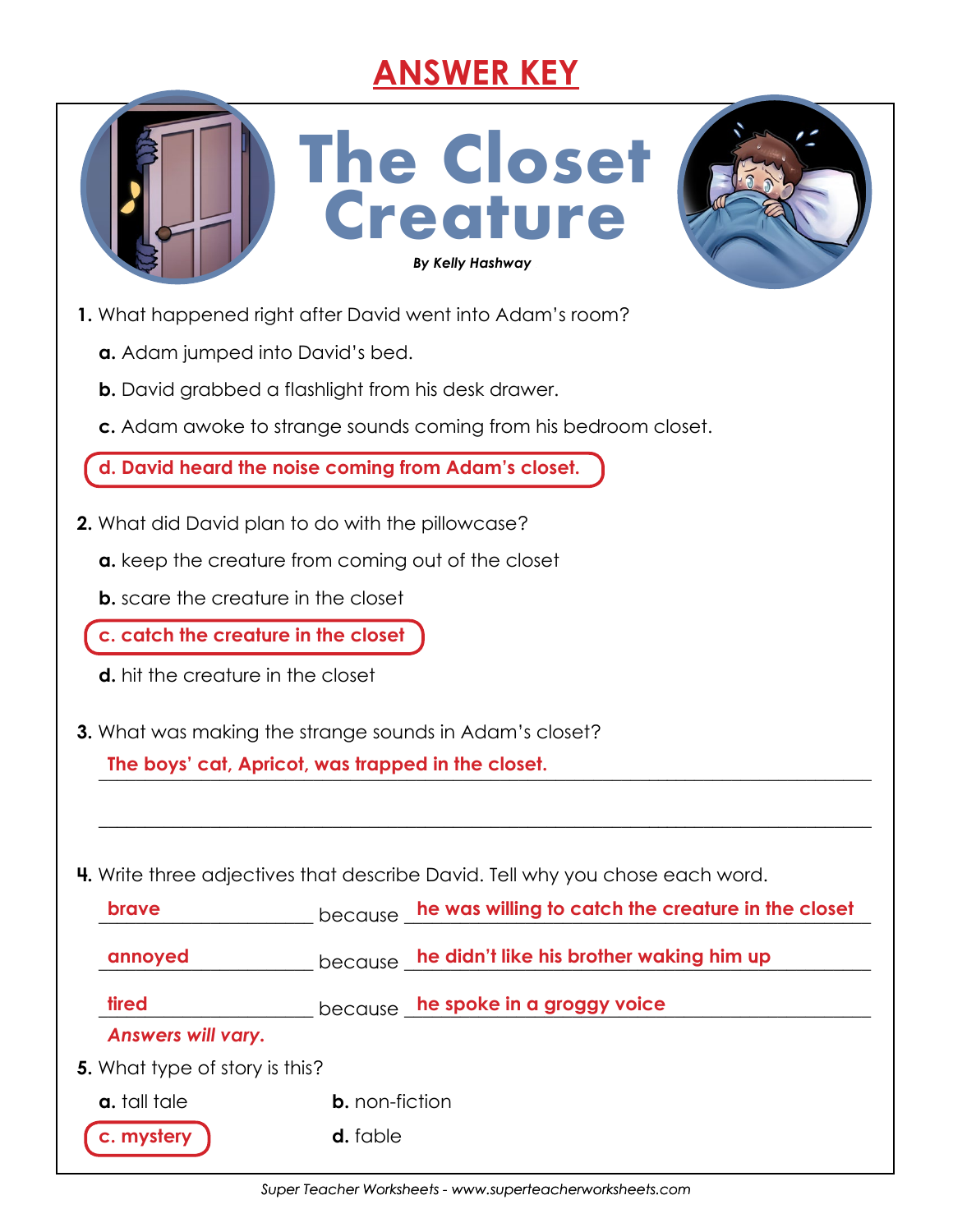## **ANSWER KEY**

| The Closet<br>Creature<br><b>By Kelly Hashway</b>                                                                                           |                                                                                                                                                                                                                                |
|---------------------------------------------------------------------------------------------------------------------------------------------|--------------------------------------------------------------------------------------------------------------------------------------------------------------------------------------------------------------------------------|
| Fill in the missing letters to create words from the story.<br>Then, write the full word on the line. Be sure to spell each word correctly. |                                                                                                                                                                                                                                |
| 1. <u>g r</u> o <u>g</u> g y<br>clue: sleepy                                                                                                | 1. groggy                                                                                                                                                                                                                      |
| 2. $s$   i $d$<br><b>clue:</b> past tense of slide                                                                                          | 2. slid and the set of the set of the set of the set of the set of the set of the set of the set of the set of the set of the set of the set of the set of the set of the set of the set of the set of the set of the set of t |
| $3.$ $p$ $q$ $l$ m s<br><b>clue:</b> inner surfaces of the hands                                                                            | 3. palms                                                                                                                                                                                                                       |
| <u>upillowcase</u><br><b>clue:</b> soft bag for keeping a pillow clean                                                                      | u pillowcase                                                                                                                                                                                                                   |
| 5. <u>he ad</u> ed<br><b>clue:</b> went towards                                                                                             | 5. headed                                                                                                                                                                                                                      |
| 6. <u>a p r i c</u> o <u>t</u><br>clue: orange fruit                                                                                        | 6. apricot                                                                                                                                                                                                                     |
| 7. <u>P e e k</u> e d<br>clue: took a quick look                                                                                            | 7. peeked                                                                                                                                                                                                                      |